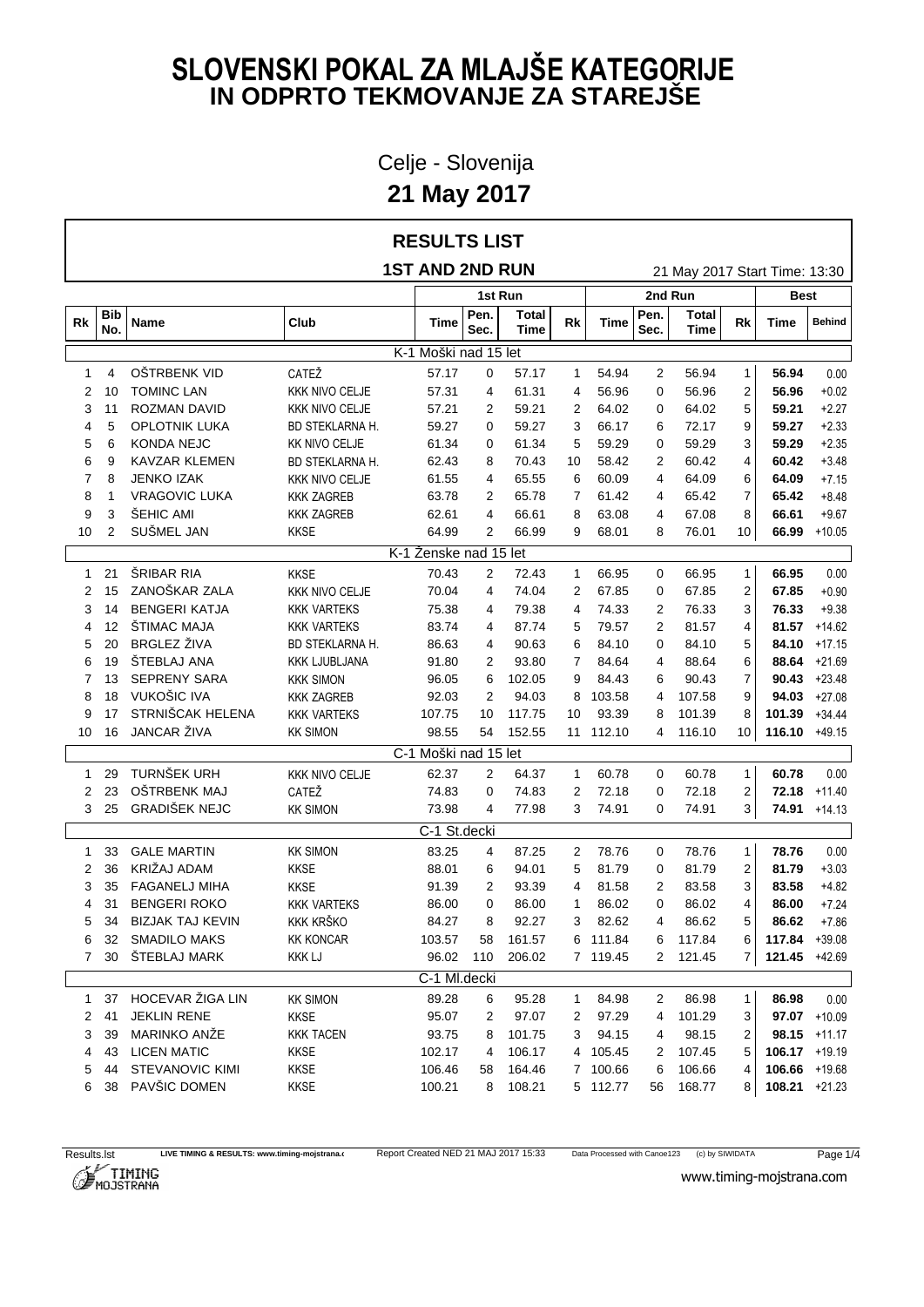Celje - Slovenija

**21 May 2017**

| <b>1ST AND 2ND RUN</b><br>21 May 2017 Start Time: 13:30<br>2nd Run<br>1st Run<br>Best<br>Pen.<br><b>Bib</b><br>Pen.<br><b>Total</b><br>Total<br>Rk<br>Club<br>Rk<br>Rk<br>Behind<br>Name<br>Time<br>Time<br>Time<br>No.<br>Sec.<br>Time<br>Sec.<br>Time<br><b>KOCJANCIC MATIC</b><br>6 129.39<br>42<br><b>KKK LJ</b><br>116.47<br>2<br>118.47<br>$\overline{2}$<br>131.39<br>6<br>$118.47 + 31.49$<br>7<br>URBANCIC ZOBEC ATEJ<br><b>KKSE</b><br>122.83<br>114<br>236.83<br>8 135.02<br>141.02 +54.04<br>8<br>40<br>6<br>141.02<br>7<br>C-1 Ženske nad 15 let<br><b>HOCEVAR EVA ALINA</b><br><b>KK SIMON</b><br>73.75<br>1 77.40<br>2<br>77.75<br>0.00<br>7<br>4<br>77.75<br>79.40<br>$\mathbf{1}$<br>1<br><b>BENGERI KATJA</b><br>79.02<br>81.02<br>80.10<br>$\overline{2}$<br>81.02<br>-46<br><b>KKK VARTEKS</b><br>2<br>$\mathbf{2}$<br>6<br>86.10<br>$+3.27$<br>2<br>C-2 Moški nad 15 let<br>OŠTRBENK Vid<br>84.21<br>92.21<br>0.00<br>47<br>8<br>79.85<br>83.85<br>83.85<br>$\mathbf{1}$<br>1.<br>4<br>1<br>CATEŽ<br>OŠTRBENK Maj<br>K-1 St.deklice<br><b>BELINGAR SARA</b><br>0.00<br><b>KKSE</b><br>72.00<br>$\overline{2}$<br>72.26<br>72.26<br>72.26<br>53<br>74.00<br>1<br>0<br>1<br>1<br>50<br>DOMAJNKO HELENA<br>71.92<br>2<br>2<br><b>KKK LJ</b><br>75.12<br>2<br>77.12<br>2<br>73.92<br>73.92<br>$+1.66$<br>2<br>ILJAŠ HANA<br>51<br>CATEŽ<br>82.44<br>76.00<br>2<br>3<br>78.00<br>3<br>78.44<br>4<br>3<br>78.00<br>$+5.74$<br>HALEC MAKOVEC ZARA<br><b>KK SIMON</b><br>82.80<br>82.80<br>$+10.54$<br>48<br>85.31<br>6<br>91.31<br>5<br>0<br>82.80<br>4<br>4<br>GREŠAK DAŠA<br>BD STEKLARNA H.<br>82.39<br>6<br>2<br>5<br>86.01 $+13.75$<br>49<br>88.39<br>84.01<br>86.01<br>5<br>4<br>52<br><b>VOLK LEA</b><br>90.64<br>2<br>$93.36 +21.10$<br>6<br>CATEŽ<br>4<br>94.64<br>91.36<br>93.36<br>6<br>6<br>K-1 St.decki<br><b>LOCNIKAR JAN</b><br><b>KKK NIVO CELJE</b><br>0.00<br>59.32<br>63.32<br>63.32<br>84<br>60.43<br>64.43<br>1<br>4<br>4<br>1<br>1<br>MAROLT ALJAŽ<br>82<br><b>KKK NIVO CELJE</b><br>2<br>66.02<br>6<br>72.02<br>3<br>70.95<br>$+7.63$<br>2<br>68.95<br>70.95<br>2<br><b>FAGANELJ MIHA</b><br>2<br>67.50<br>71.50<br>2<br>71.16<br>$+7.84$<br>3<br>75<br><b>KKSE</b><br>69.16<br>71.16<br>3<br>4<br>PISTOTNIK ROK<br>$73.57 + 10.25$<br>83<br><b>KK SIMON</b><br>69.94<br>8<br>77.94<br>5<br>69.57<br>4<br>73.57<br>4<br>4<br>PETEK LOVRO<br>4<br><b>DNS</b><br>$74.05 + 10.73$<br>78<br><b>KKK NIVO CELJE</b><br>70.05<br>74.05<br>4<br>5<br>54<br>POLENCIC VID<br>$75.63 + 12.31$<br><b>KKSE</b><br>75.24<br>8<br>83.24<br>11<br>71.63<br>75.63<br>5<br>6<br>4<br>ŠAVLI JAKOB<br>$75.80 + 12.48$<br>68<br><b>KKSE</b><br>74.26<br>78.26<br>6<br>73.80<br>2<br>75.80<br>6<br>7<br>4<br>VUKOŠIC TIN<br>71<br><b>KKK ZAGREB</b><br>77.66<br>13<br>72.67<br>4<br>76.67<br>7<br>$76.67$ +13.35<br>8<br>6<br>83.66<br><b>GALE MARTIN</b><br>76.92 +13.60<br>55<br>17<br>74.92<br>2<br>76.92<br>8<br>9<br><b>KK SIMON</b><br>86.68<br>0<br>86.68<br>MATOŠEVIC JAKOV<br>69<br>78.97<br>7<br>74.65<br>78.65<br>9<br>$78.65 + 15.33$<br>10<br><b>KKK ZAGREB</b><br>74.97<br>4<br>4<br>ŠTEKAR JAN<br>65<br>78.80<br>78.80 +15.48<br><b>KKSE</b><br>79.37<br>6<br>85.37<br>16<br>0<br>78.80<br>10<br>11<br>57<br><b>BRGLEZ LUKA</b><br>BD STEKLARNA H.<br>79.81<br>79.81<br>12<br>82.84<br>0<br>82.84<br>9<br>0<br>79.81<br>11<br>$+16.49$<br>63<br><b>BENGERI ROKO</b><br><b>KKK VARTEKS</b><br>2<br>80.40 $+17.08$<br>78.64<br>6<br>84.64<br>15<br>78.40<br>80.40<br>12<br>13<br><b>KKK KRŠKO</b><br>59<br><b>BIZJAK TAJ KEVIN</b><br>78.83<br>2<br>$80.83 + 17.51$<br>81.26<br>2<br>83.26<br>80.83<br>13<br>14<br>12<br>KRIŽAJ ADAM<br>81<br>6<br>$81.13 + 17.81$<br>15<br><b>KKSE</b><br>75.13<br>6<br>81.13<br>8<br>79.85<br>85.85<br>16<br>64<br>ŠKOF OJEDA SIMON<br><b>KKK KRŠKO</b><br>82.89<br>82.89<br>10<br>82.67<br>2<br>84.67<br>15<br>82.89 +19.57<br>16<br>0<br>RAZDEVŠEK BLAŽ<br>84.34<br>14<br>77.70<br>6<br>83.70<br>83.70 $+20.38$<br>70<br><b>KKK NIVO CELJE</b><br>78.34<br>6<br>14<br>17<br>STOJANOVIC JAKOB<br>80<br>CATEŽ<br>111.60<br>26<br>85.24<br>91.24<br>91.24 $+27.92$<br>18<br>101.60<br>10<br>6<br>17<br>19 117<br><b>KREC SINAJ</b><br><b>KKK LJ</b><br>89.98<br>87.25<br>8<br>95.25<br>21<br>2<br>91.98<br>$91.98 + 28.66$<br>18<br>VEGŠE MARTIN<br>91.87<br>92.18 $+28.86$<br>77<br>92.18<br>2<br>93.87<br><b>KKK ZAGREB</b><br>88.18<br>4<br>18<br>21<br>20<br><b>GREGORIC ANDRAŽ</b><br>56<br>92.45<br>91.97<br>95.97<br>92.45 $+29.13$<br><b>KKK LJ</b><br>86.45<br>6<br>19<br>4<br>22<br>21<br>58<br><b>BAJT JAKOB</b><br><b>KKK LJ</b><br>95.84<br>91.32<br>93.32<br>$93.32 + 30.00$<br>95.84<br>0<br>22<br>2<br>22<br>19<br>61<br>PEKLAJ TILEN<br>87.55<br>93.55<br>$93.55 + 30.23$<br><b>KKK LJ</b><br>94.85<br>98.85<br>25<br>6<br>23<br>4<br>20<br>73<br><b>FRATNIK LEON</b><br><b>KKK ZAGREB</b><br>93.71<br>93.48<br>149.48<br>$93.71 + 30.39$<br>0<br>93.71<br>20<br>56<br>27<br>24<br>72<br><b>HAFNER KLEMEN</b><br><b>KKK TACEN</b><br>90.17<br>96.17<br>23<br>96.94<br>2<br>98.94<br>$96.17 + 32.85$<br>6<br>24<br>25<br>76<br><b>MLAKAR JAKOB</b><br>$96.62 + 33.30$<br>26<br>KKSE<br>88.18<br>10<br>98.18<br>24<br>90.62<br>6<br>96.62<br>23 |  |  | <b>RESULTS LIST</b> |  |  |  |  |  |  |  |
|-----------------------------------------------------------------------------------------------------------------------------------------------------------------------------------------------------------------------------------------------------------------------------------------------------------------------------------------------------------------------------------------------------------------------------------------------------------------------------------------------------------------------------------------------------------------------------------------------------------------------------------------------------------------------------------------------------------------------------------------------------------------------------------------------------------------------------------------------------------------------------------------------------------------------------------------------------------------------------------------------------------------------------------------------------------------------------------------------------------------------------------------------------------------------------------------------------------------------------------------------------------------------------------------------------------------------------------------------------------------------------------------------------------------------------------------------------------------------------------------------------------------------------------------------------------------------------------------------------------------------------------------------------------------------------------------------------------------------------------------------------------------------------------------------------------------------------------------------------------------------------------------------------------------------------------------------------------------------------------------------------------------------------------------------------------------------------------------------------------------------------------------------------------------------------------------------------------------------------------------------------------------------------------------------------------------------------------------------------------------------------------------------------------------------------------------------------------------------------------------------------------------------------------------------------------------------------------------------------------------------------------------------------------------------------------------------------------------------------------------------------------------------------------------------------------------------------------------------------------------------------------------------------------------------------------------------------------------------------------------------------------------------------------------------------------------------------------------------------------------------------------------------------------------------------------------------------------------------------------------------------------------------------------------------------------------------------------------------------------------------------------------------------------------------------------------------------------------------------------------------------------------------------------------------------------------------------------------------------------------------------------------------------------------------------------------------------------------------------------------------------------------------------------------------------------------------------------------------------------------------------------------------------------------------------------------------------------------------------------------------------------------------------------------------------------------------------------------------------------------------------------------------------------------------------------------------------------------------------------------------------------------------------------------------------------------------------------------------------------------------------------------------------------------------------------------------------------------------------------------------------------------------------------------------------------------------------------------------------------------------------------------------------------------------------------------------------------------------------------------------------------------------------------------------------------------------------------------------------------------------------------------------------------------------------------------------------------------------------------------------------------------------------------------------------------------------------------------------------------------------------------------------------------------------------------------------------------------------------|--|--|---------------------|--|--|--|--|--|--|--|
|                                                                                                                                                                                                                                                                                                                                                                                                                                                                                                                                                                                                                                                                                                                                                                                                                                                                                                                                                                                                                                                                                                                                                                                                                                                                                                                                                                                                                                                                                                                                                                                                                                                                                                                                                                                                                                                                                                                                                                                                                                                                                                                                                                                                                                                                                                                                                                                                                                                                                                                                                                                                                                                                                                                                                                                                                                                                                                                                                                                                                                                                                                                                                                                                                                                                                                                                                                                                                                                                                                                                                                                                                                                                                                                                                                                                                                                                                                                                                                                                                                                                                                                                                                                                                                                                                                                                                                                                                                                                                                                                                                                                                                                                                                                                                                                                                                                                                                                                                                                                                                                                                                                                                                                                                             |  |  |                     |  |  |  |  |  |  |  |
|                                                                                                                                                                                                                                                                                                                                                                                                                                                                                                                                                                                                                                                                                                                                                                                                                                                                                                                                                                                                                                                                                                                                                                                                                                                                                                                                                                                                                                                                                                                                                                                                                                                                                                                                                                                                                                                                                                                                                                                                                                                                                                                                                                                                                                                                                                                                                                                                                                                                                                                                                                                                                                                                                                                                                                                                                                                                                                                                                                                                                                                                                                                                                                                                                                                                                                                                                                                                                                                                                                                                                                                                                                                                                                                                                                                                                                                                                                                                                                                                                                                                                                                                                                                                                                                                                                                                                                                                                                                                                                                                                                                                                                                                                                                                                                                                                                                                                                                                                                                                                                                                                                                                                                                                                             |  |  |                     |  |  |  |  |  |  |  |
|                                                                                                                                                                                                                                                                                                                                                                                                                                                                                                                                                                                                                                                                                                                                                                                                                                                                                                                                                                                                                                                                                                                                                                                                                                                                                                                                                                                                                                                                                                                                                                                                                                                                                                                                                                                                                                                                                                                                                                                                                                                                                                                                                                                                                                                                                                                                                                                                                                                                                                                                                                                                                                                                                                                                                                                                                                                                                                                                                                                                                                                                                                                                                                                                                                                                                                                                                                                                                                                                                                                                                                                                                                                                                                                                                                                                                                                                                                                                                                                                                                                                                                                                                                                                                                                                                                                                                                                                                                                                                                                                                                                                                                                                                                                                                                                                                                                                                                                                                                                                                                                                                                                                                                                                                             |  |  |                     |  |  |  |  |  |  |  |
|                                                                                                                                                                                                                                                                                                                                                                                                                                                                                                                                                                                                                                                                                                                                                                                                                                                                                                                                                                                                                                                                                                                                                                                                                                                                                                                                                                                                                                                                                                                                                                                                                                                                                                                                                                                                                                                                                                                                                                                                                                                                                                                                                                                                                                                                                                                                                                                                                                                                                                                                                                                                                                                                                                                                                                                                                                                                                                                                                                                                                                                                                                                                                                                                                                                                                                                                                                                                                                                                                                                                                                                                                                                                                                                                                                                                                                                                                                                                                                                                                                                                                                                                                                                                                                                                                                                                                                                                                                                                                                                                                                                                                                                                                                                                                                                                                                                                                                                                                                                                                                                                                                                                                                                                                             |  |  |                     |  |  |  |  |  |  |  |
|                                                                                                                                                                                                                                                                                                                                                                                                                                                                                                                                                                                                                                                                                                                                                                                                                                                                                                                                                                                                                                                                                                                                                                                                                                                                                                                                                                                                                                                                                                                                                                                                                                                                                                                                                                                                                                                                                                                                                                                                                                                                                                                                                                                                                                                                                                                                                                                                                                                                                                                                                                                                                                                                                                                                                                                                                                                                                                                                                                                                                                                                                                                                                                                                                                                                                                                                                                                                                                                                                                                                                                                                                                                                                                                                                                                                                                                                                                                                                                                                                                                                                                                                                                                                                                                                                                                                                                                                                                                                                                                                                                                                                                                                                                                                                                                                                                                                                                                                                                                                                                                                                                                                                                                                                             |  |  |                     |  |  |  |  |  |  |  |
|                                                                                                                                                                                                                                                                                                                                                                                                                                                                                                                                                                                                                                                                                                                                                                                                                                                                                                                                                                                                                                                                                                                                                                                                                                                                                                                                                                                                                                                                                                                                                                                                                                                                                                                                                                                                                                                                                                                                                                                                                                                                                                                                                                                                                                                                                                                                                                                                                                                                                                                                                                                                                                                                                                                                                                                                                                                                                                                                                                                                                                                                                                                                                                                                                                                                                                                                                                                                                                                                                                                                                                                                                                                                                                                                                                                                                                                                                                                                                                                                                                                                                                                                                                                                                                                                                                                                                                                                                                                                                                                                                                                                                                                                                                                                                                                                                                                                                                                                                                                                                                                                                                                                                                                                                             |  |  |                     |  |  |  |  |  |  |  |
|                                                                                                                                                                                                                                                                                                                                                                                                                                                                                                                                                                                                                                                                                                                                                                                                                                                                                                                                                                                                                                                                                                                                                                                                                                                                                                                                                                                                                                                                                                                                                                                                                                                                                                                                                                                                                                                                                                                                                                                                                                                                                                                                                                                                                                                                                                                                                                                                                                                                                                                                                                                                                                                                                                                                                                                                                                                                                                                                                                                                                                                                                                                                                                                                                                                                                                                                                                                                                                                                                                                                                                                                                                                                                                                                                                                                                                                                                                                                                                                                                                                                                                                                                                                                                                                                                                                                                                                                                                                                                                                                                                                                                                                                                                                                                                                                                                                                                                                                                                                                                                                                                                                                                                                                                             |  |  |                     |  |  |  |  |  |  |  |
|                                                                                                                                                                                                                                                                                                                                                                                                                                                                                                                                                                                                                                                                                                                                                                                                                                                                                                                                                                                                                                                                                                                                                                                                                                                                                                                                                                                                                                                                                                                                                                                                                                                                                                                                                                                                                                                                                                                                                                                                                                                                                                                                                                                                                                                                                                                                                                                                                                                                                                                                                                                                                                                                                                                                                                                                                                                                                                                                                                                                                                                                                                                                                                                                                                                                                                                                                                                                                                                                                                                                                                                                                                                                                                                                                                                                                                                                                                                                                                                                                                                                                                                                                                                                                                                                                                                                                                                                                                                                                                                                                                                                                                                                                                                                                                                                                                                                                                                                                                                                                                                                                                                                                                                                                             |  |  |                     |  |  |  |  |  |  |  |
|                                                                                                                                                                                                                                                                                                                                                                                                                                                                                                                                                                                                                                                                                                                                                                                                                                                                                                                                                                                                                                                                                                                                                                                                                                                                                                                                                                                                                                                                                                                                                                                                                                                                                                                                                                                                                                                                                                                                                                                                                                                                                                                                                                                                                                                                                                                                                                                                                                                                                                                                                                                                                                                                                                                                                                                                                                                                                                                                                                                                                                                                                                                                                                                                                                                                                                                                                                                                                                                                                                                                                                                                                                                                                                                                                                                                                                                                                                                                                                                                                                                                                                                                                                                                                                                                                                                                                                                                                                                                                                                                                                                                                                                                                                                                                                                                                                                                                                                                                                                                                                                                                                                                                                                                                             |  |  |                     |  |  |  |  |  |  |  |
|                                                                                                                                                                                                                                                                                                                                                                                                                                                                                                                                                                                                                                                                                                                                                                                                                                                                                                                                                                                                                                                                                                                                                                                                                                                                                                                                                                                                                                                                                                                                                                                                                                                                                                                                                                                                                                                                                                                                                                                                                                                                                                                                                                                                                                                                                                                                                                                                                                                                                                                                                                                                                                                                                                                                                                                                                                                                                                                                                                                                                                                                                                                                                                                                                                                                                                                                                                                                                                                                                                                                                                                                                                                                                                                                                                                                                                                                                                                                                                                                                                                                                                                                                                                                                                                                                                                                                                                                                                                                                                                                                                                                                                                                                                                                                                                                                                                                                                                                                                                                                                                                                                                                                                                                                             |  |  |                     |  |  |  |  |  |  |  |
|                                                                                                                                                                                                                                                                                                                                                                                                                                                                                                                                                                                                                                                                                                                                                                                                                                                                                                                                                                                                                                                                                                                                                                                                                                                                                                                                                                                                                                                                                                                                                                                                                                                                                                                                                                                                                                                                                                                                                                                                                                                                                                                                                                                                                                                                                                                                                                                                                                                                                                                                                                                                                                                                                                                                                                                                                                                                                                                                                                                                                                                                                                                                                                                                                                                                                                                                                                                                                                                                                                                                                                                                                                                                                                                                                                                                                                                                                                                                                                                                                                                                                                                                                                                                                                                                                                                                                                                                                                                                                                                                                                                                                                                                                                                                                                                                                                                                                                                                                                                                                                                                                                                                                                                                                             |  |  |                     |  |  |  |  |  |  |  |
|                                                                                                                                                                                                                                                                                                                                                                                                                                                                                                                                                                                                                                                                                                                                                                                                                                                                                                                                                                                                                                                                                                                                                                                                                                                                                                                                                                                                                                                                                                                                                                                                                                                                                                                                                                                                                                                                                                                                                                                                                                                                                                                                                                                                                                                                                                                                                                                                                                                                                                                                                                                                                                                                                                                                                                                                                                                                                                                                                                                                                                                                                                                                                                                                                                                                                                                                                                                                                                                                                                                                                                                                                                                                                                                                                                                                                                                                                                                                                                                                                                                                                                                                                                                                                                                                                                                                                                                                                                                                                                                                                                                                                                                                                                                                                                                                                                                                                                                                                                                                                                                                                                                                                                                                                             |  |  |                     |  |  |  |  |  |  |  |
|                                                                                                                                                                                                                                                                                                                                                                                                                                                                                                                                                                                                                                                                                                                                                                                                                                                                                                                                                                                                                                                                                                                                                                                                                                                                                                                                                                                                                                                                                                                                                                                                                                                                                                                                                                                                                                                                                                                                                                                                                                                                                                                                                                                                                                                                                                                                                                                                                                                                                                                                                                                                                                                                                                                                                                                                                                                                                                                                                                                                                                                                                                                                                                                                                                                                                                                                                                                                                                                                                                                                                                                                                                                                                                                                                                                                                                                                                                                                                                                                                                                                                                                                                                                                                                                                                                                                                                                                                                                                                                                                                                                                                                                                                                                                                                                                                                                                                                                                                                                                                                                                                                                                                                                                                             |  |  |                     |  |  |  |  |  |  |  |
|                                                                                                                                                                                                                                                                                                                                                                                                                                                                                                                                                                                                                                                                                                                                                                                                                                                                                                                                                                                                                                                                                                                                                                                                                                                                                                                                                                                                                                                                                                                                                                                                                                                                                                                                                                                                                                                                                                                                                                                                                                                                                                                                                                                                                                                                                                                                                                                                                                                                                                                                                                                                                                                                                                                                                                                                                                                                                                                                                                                                                                                                                                                                                                                                                                                                                                                                                                                                                                                                                                                                                                                                                                                                                                                                                                                                                                                                                                                                                                                                                                                                                                                                                                                                                                                                                                                                                                                                                                                                                                                                                                                                                                                                                                                                                                                                                                                                                                                                                                                                                                                                                                                                                                                                                             |  |  |                     |  |  |  |  |  |  |  |
|                                                                                                                                                                                                                                                                                                                                                                                                                                                                                                                                                                                                                                                                                                                                                                                                                                                                                                                                                                                                                                                                                                                                                                                                                                                                                                                                                                                                                                                                                                                                                                                                                                                                                                                                                                                                                                                                                                                                                                                                                                                                                                                                                                                                                                                                                                                                                                                                                                                                                                                                                                                                                                                                                                                                                                                                                                                                                                                                                                                                                                                                                                                                                                                                                                                                                                                                                                                                                                                                                                                                                                                                                                                                                                                                                                                                                                                                                                                                                                                                                                                                                                                                                                                                                                                                                                                                                                                                                                                                                                                                                                                                                                                                                                                                                                                                                                                                                                                                                                                                                                                                                                                                                                                                                             |  |  |                     |  |  |  |  |  |  |  |
|                                                                                                                                                                                                                                                                                                                                                                                                                                                                                                                                                                                                                                                                                                                                                                                                                                                                                                                                                                                                                                                                                                                                                                                                                                                                                                                                                                                                                                                                                                                                                                                                                                                                                                                                                                                                                                                                                                                                                                                                                                                                                                                                                                                                                                                                                                                                                                                                                                                                                                                                                                                                                                                                                                                                                                                                                                                                                                                                                                                                                                                                                                                                                                                                                                                                                                                                                                                                                                                                                                                                                                                                                                                                                                                                                                                                                                                                                                                                                                                                                                                                                                                                                                                                                                                                                                                                                                                                                                                                                                                                                                                                                                                                                                                                                                                                                                                                                                                                                                                                                                                                                                                                                                                                                             |  |  |                     |  |  |  |  |  |  |  |
|                                                                                                                                                                                                                                                                                                                                                                                                                                                                                                                                                                                                                                                                                                                                                                                                                                                                                                                                                                                                                                                                                                                                                                                                                                                                                                                                                                                                                                                                                                                                                                                                                                                                                                                                                                                                                                                                                                                                                                                                                                                                                                                                                                                                                                                                                                                                                                                                                                                                                                                                                                                                                                                                                                                                                                                                                                                                                                                                                                                                                                                                                                                                                                                                                                                                                                                                                                                                                                                                                                                                                                                                                                                                                                                                                                                                                                                                                                                                                                                                                                                                                                                                                                                                                                                                                                                                                                                                                                                                                                                                                                                                                                                                                                                                                                                                                                                                                                                                                                                                                                                                                                                                                                                                                             |  |  |                     |  |  |  |  |  |  |  |
|                                                                                                                                                                                                                                                                                                                                                                                                                                                                                                                                                                                                                                                                                                                                                                                                                                                                                                                                                                                                                                                                                                                                                                                                                                                                                                                                                                                                                                                                                                                                                                                                                                                                                                                                                                                                                                                                                                                                                                                                                                                                                                                                                                                                                                                                                                                                                                                                                                                                                                                                                                                                                                                                                                                                                                                                                                                                                                                                                                                                                                                                                                                                                                                                                                                                                                                                                                                                                                                                                                                                                                                                                                                                                                                                                                                                                                                                                                                                                                                                                                                                                                                                                                                                                                                                                                                                                                                                                                                                                                                                                                                                                                                                                                                                                                                                                                                                                                                                                                                                                                                                                                                                                                                                                             |  |  |                     |  |  |  |  |  |  |  |
|                                                                                                                                                                                                                                                                                                                                                                                                                                                                                                                                                                                                                                                                                                                                                                                                                                                                                                                                                                                                                                                                                                                                                                                                                                                                                                                                                                                                                                                                                                                                                                                                                                                                                                                                                                                                                                                                                                                                                                                                                                                                                                                                                                                                                                                                                                                                                                                                                                                                                                                                                                                                                                                                                                                                                                                                                                                                                                                                                                                                                                                                                                                                                                                                                                                                                                                                                                                                                                                                                                                                                                                                                                                                                                                                                                                                                                                                                                                                                                                                                                                                                                                                                                                                                                                                                                                                                                                                                                                                                                                                                                                                                                                                                                                                                                                                                                                                                                                                                                                                                                                                                                                                                                                                                             |  |  |                     |  |  |  |  |  |  |  |
|                                                                                                                                                                                                                                                                                                                                                                                                                                                                                                                                                                                                                                                                                                                                                                                                                                                                                                                                                                                                                                                                                                                                                                                                                                                                                                                                                                                                                                                                                                                                                                                                                                                                                                                                                                                                                                                                                                                                                                                                                                                                                                                                                                                                                                                                                                                                                                                                                                                                                                                                                                                                                                                                                                                                                                                                                                                                                                                                                                                                                                                                                                                                                                                                                                                                                                                                                                                                                                                                                                                                                                                                                                                                                                                                                                                                                                                                                                                                                                                                                                                                                                                                                                                                                                                                                                                                                                                                                                                                                                                                                                                                                                                                                                                                                                                                                                                                                                                                                                                                                                                                                                                                                                                                                             |  |  |                     |  |  |  |  |  |  |  |
|                                                                                                                                                                                                                                                                                                                                                                                                                                                                                                                                                                                                                                                                                                                                                                                                                                                                                                                                                                                                                                                                                                                                                                                                                                                                                                                                                                                                                                                                                                                                                                                                                                                                                                                                                                                                                                                                                                                                                                                                                                                                                                                                                                                                                                                                                                                                                                                                                                                                                                                                                                                                                                                                                                                                                                                                                                                                                                                                                                                                                                                                                                                                                                                                                                                                                                                                                                                                                                                                                                                                                                                                                                                                                                                                                                                                                                                                                                                                                                                                                                                                                                                                                                                                                                                                                                                                                                                                                                                                                                                                                                                                                                                                                                                                                                                                                                                                                                                                                                                                                                                                                                                                                                                                                             |  |  |                     |  |  |  |  |  |  |  |
|                                                                                                                                                                                                                                                                                                                                                                                                                                                                                                                                                                                                                                                                                                                                                                                                                                                                                                                                                                                                                                                                                                                                                                                                                                                                                                                                                                                                                                                                                                                                                                                                                                                                                                                                                                                                                                                                                                                                                                                                                                                                                                                                                                                                                                                                                                                                                                                                                                                                                                                                                                                                                                                                                                                                                                                                                                                                                                                                                                                                                                                                                                                                                                                                                                                                                                                                                                                                                                                                                                                                                                                                                                                                                                                                                                                                                                                                                                                                                                                                                                                                                                                                                                                                                                                                                                                                                                                                                                                                                                                                                                                                                                                                                                                                                                                                                                                                                                                                                                                                                                                                                                                                                                                                                             |  |  |                     |  |  |  |  |  |  |  |
|                                                                                                                                                                                                                                                                                                                                                                                                                                                                                                                                                                                                                                                                                                                                                                                                                                                                                                                                                                                                                                                                                                                                                                                                                                                                                                                                                                                                                                                                                                                                                                                                                                                                                                                                                                                                                                                                                                                                                                                                                                                                                                                                                                                                                                                                                                                                                                                                                                                                                                                                                                                                                                                                                                                                                                                                                                                                                                                                                                                                                                                                                                                                                                                                                                                                                                                                                                                                                                                                                                                                                                                                                                                                                                                                                                                                                                                                                                                                                                                                                                                                                                                                                                                                                                                                                                                                                                                                                                                                                                                                                                                                                                                                                                                                                                                                                                                                                                                                                                                                                                                                                                                                                                                                                             |  |  |                     |  |  |  |  |  |  |  |
|                                                                                                                                                                                                                                                                                                                                                                                                                                                                                                                                                                                                                                                                                                                                                                                                                                                                                                                                                                                                                                                                                                                                                                                                                                                                                                                                                                                                                                                                                                                                                                                                                                                                                                                                                                                                                                                                                                                                                                                                                                                                                                                                                                                                                                                                                                                                                                                                                                                                                                                                                                                                                                                                                                                                                                                                                                                                                                                                                                                                                                                                                                                                                                                                                                                                                                                                                                                                                                                                                                                                                                                                                                                                                                                                                                                                                                                                                                                                                                                                                                                                                                                                                                                                                                                                                                                                                                                                                                                                                                                                                                                                                                                                                                                                                                                                                                                                                                                                                                                                                                                                                                                                                                                                                             |  |  |                     |  |  |  |  |  |  |  |
|                                                                                                                                                                                                                                                                                                                                                                                                                                                                                                                                                                                                                                                                                                                                                                                                                                                                                                                                                                                                                                                                                                                                                                                                                                                                                                                                                                                                                                                                                                                                                                                                                                                                                                                                                                                                                                                                                                                                                                                                                                                                                                                                                                                                                                                                                                                                                                                                                                                                                                                                                                                                                                                                                                                                                                                                                                                                                                                                                                                                                                                                                                                                                                                                                                                                                                                                                                                                                                                                                                                                                                                                                                                                                                                                                                                                                                                                                                                                                                                                                                                                                                                                                                                                                                                                                                                                                                                                                                                                                                                                                                                                                                                                                                                                                                                                                                                                                                                                                                                                                                                                                                                                                                                                                             |  |  |                     |  |  |  |  |  |  |  |
|                                                                                                                                                                                                                                                                                                                                                                                                                                                                                                                                                                                                                                                                                                                                                                                                                                                                                                                                                                                                                                                                                                                                                                                                                                                                                                                                                                                                                                                                                                                                                                                                                                                                                                                                                                                                                                                                                                                                                                                                                                                                                                                                                                                                                                                                                                                                                                                                                                                                                                                                                                                                                                                                                                                                                                                                                                                                                                                                                                                                                                                                                                                                                                                                                                                                                                                                                                                                                                                                                                                                                                                                                                                                                                                                                                                                                                                                                                                                                                                                                                                                                                                                                                                                                                                                                                                                                                                                                                                                                                                                                                                                                                                                                                                                                                                                                                                                                                                                                                                                                                                                                                                                                                                                                             |  |  |                     |  |  |  |  |  |  |  |
|                                                                                                                                                                                                                                                                                                                                                                                                                                                                                                                                                                                                                                                                                                                                                                                                                                                                                                                                                                                                                                                                                                                                                                                                                                                                                                                                                                                                                                                                                                                                                                                                                                                                                                                                                                                                                                                                                                                                                                                                                                                                                                                                                                                                                                                                                                                                                                                                                                                                                                                                                                                                                                                                                                                                                                                                                                                                                                                                                                                                                                                                                                                                                                                                                                                                                                                                                                                                                                                                                                                                                                                                                                                                                                                                                                                                                                                                                                                                                                                                                                                                                                                                                                                                                                                                                                                                                                                                                                                                                                                                                                                                                                                                                                                                                                                                                                                                                                                                                                                                                                                                                                                                                                                                                             |  |  |                     |  |  |  |  |  |  |  |
|                                                                                                                                                                                                                                                                                                                                                                                                                                                                                                                                                                                                                                                                                                                                                                                                                                                                                                                                                                                                                                                                                                                                                                                                                                                                                                                                                                                                                                                                                                                                                                                                                                                                                                                                                                                                                                                                                                                                                                                                                                                                                                                                                                                                                                                                                                                                                                                                                                                                                                                                                                                                                                                                                                                                                                                                                                                                                                                                                                                                                                                                                                                                                                                                                                                                                                                                                                                                                                                                                                                                                                                                                                                                                                                                                                                                                                                                                                                                                                                                                                                                                                                                                                                                                                                                                                                                                                                                                                                                                                                                                                                                                                                                                                                                                                                                                                                                                                                                                                                                                                                                                                                                                                                                                             |  |  |                     |  |  |  |  |  |  |  |
|                                                                                                                                                                                                                                                                                                                                                                                                                                                                                                                                                                                                                                                                                                                                                                                                                                                                                                                                                                                                                                                                                                                                                                                                                                                                                                                                                                                                                                                                                                                                                                                                                                                                                                                                                                                                                                                                                                                                                                                                                                                                                                                                                                                                                                                                                                                                                                                                                                                                                                                                                                                                                                                                                                                                                                                                                                                                                                                                                                                                                                                                                                                                                                                                                                                                                                                                                                                                                                                                                                                                                                                                                                                                                                                                                                                                                                                                                                                                                                                                                                                                                                                                                                                                                                                                                                                                                                                                                                                                                                                                                                                                                                                                                                                                                                                                                                                                                                                                                                                                                                                                                                                                                                                                                             |  |  |                     |  |  |  |  |  |  |  |
|                                                                                                                                                                                                                                                                                                                                                                                                                                                                                                                                                                                                                                                                                                                                                                                                                                                                                                                                                                                                                                                                                                                                                                                                                                                                                                                                                                                                                                                                                                                                                                                                                                                                                                                                                                                                                                                                                                                                                                                                                                                                                                                                                                                                                                                                                                                                                                                                                                                                                                                                                                                                                                                                                                                                                                                                                                                                                                                                                                                                                                                                                                                                                                                                                                                                                                                                                                                                                                                                                                                                                                                                                                                                                                                                                                                                                                                                                                                                                                                                                                                                                                                                                                                                                                                                                                                                                                                                                                                                                                                                                                                                                                                                                                                                                                                                                                                                                                                                                                                                                                                                                                                                                                                                                             |  |  |                     |  |  |  |  |  |  |  |
|                                                                                                                                                                                                                                                                                                                                                                                                                                                                                                                                                                                                                                                                                                                                                                                                                                                                                                                                                                                                                                                                                                                                                                                                                                                                                                                                                                                                                                                                                                                                                                                                                                                                                                                                                                                                                                                                                                                                                                                                                                                                                                                                                                                                                                                                                                                                                                                                                                                                                                                                                                                                                                                                                                                                                                                                                                                                                                                                                                                                                                                                                                                                                                                                                                                                                                                                                                                                                                                                                                                                                                                                                                                                                                                                                                                                                                                                                                                                                                                                                                                                                                                                                                                                                                                                                                                                                                                                                                                                                                                                                                                                                                                                                                                                                                                                                                                                                                                                                                                                                                                                                                                                                                                                                             |  |  |                     |  |  |  |  |  |  |  |
|                                                                                                                                                                                                                                                                                                                                                                                                                                                                                                                                                                                                                                                                                                                                                                                                                                                                                                                                                                                                                                                                                                                                                                                                                                                                                                                                                                                                                                                                                                                                                                                                                                                                                                                                                                                                                                                                                                                                                                                                                                                                                                                                                                                                                                                                                                                                                                                                                                                                                                                                                                                                                                                                                                                                                                                                                                                                                                                                                                                                                                                                                                                                                                                                                                                                                                                                                                                                                                                                                                                                                                                                                                                                                                                                                                                                                                                                                                                                                                                                                                                                                                                                                                                                                                                                                                                                                                                                                                                                                                                                                                                                                                                                                                                                                                                                                                                                                                                                                                                                                                                                                                                                                                                                                             |  |  |                     |  |  |  |  |  |  |  |
|                                                                                                                                                                                                                                                                                                                                                                                                                                                                                                                                                                                                                                                                                                                                                                                                                                                                                                                                                                                                                                                                                                                                                                                                                                                                                                                                                                                                                                                                                                                                                                                                                                                                                                                                                                                                                                                                                                                                                                                                                                                                                                                                                                                                                                                                                                                                                                                                                                                                                                                                                                                                                                                                                                                                                                                                                                                                                                                                                                                                                                                                                                                                                                                                                                                                                                                                                                                                                                                                                                                                                                                                                                                                                                                                                                                                                                                                                                                                                                                                                                                                                                                                                                                                                                                                                                                                                                                                                                                                                                                                                                                                                                                                                                                                                                                                                                                                                                                                                                                                                                                                                                                                                                                                                             |  |  |                     |  |  |  |  |  |  |  |
|                                                                                                                                                                                                                                                                                                                                                                                                                                                                                                                                                                                                                                                                                                                                                                                                                                                                                                                                                                                                                                                                                                                                                                                                                                                                                                                                                                                                                                                                                                                                                                                                                                                                                                                                                                                                                                                                                                                                                                                                                                                                                                                                                                                                                                                                                                                                                                                                                                                                                                                                                                                                                                                                                                                                                                                                                                                                                                                                                                                                                                                                                                                                                                                                                                                                                                                                                                                                                                                                                                                                                                                                                                                                                                                                                                                                                                                                                                                                                                                                                                                                                                                                                                                                                                                                                                                                                                                                                                                                                                                                                                                                                                                                                                                                                                                                                                                                                                                                                                                                                                                                                                                                                                                                                             |  |  |                     |  |  |  |  |  |  |  |
|                                                                                                                                                                                                                                                                                                                                                                                                                                                                                                                                                                                                                                                                                                                                                                                                                                                                                                                                                                                                                                                                                                                                                                                                                                                                                                                                                                                                                                                                                                                                                                                                                                                                                                                                                                                                                                                                                                                                                                                                                                                                                                                                                                                                                                                                                                                                                                                                                                                                                                                                                                                                                                                                                                                                                                                                                                                                                                                                                                                                                                                                                                                                                                                                                                                                                                                                                                                                                                                                                                                                                                                                                                                                                                                                                                                                                                                                                                                                                                                                                                                                                                                                                                                                                                                                                                                                                                                                                                                                                                                                                                                                                                                                                                                                                                                                                                                                                                                                                                                                                                                                                                                                                                                                                             |  |  |                     |  |  |  |  |  |  |  |
|                                                                                                                                                                                                                                                                                                                                                                                                                                                                                                                                                                                                                                                                                                                                                                                                                                                                                                                                                                                                                                                                                                                                                                                                                                                                                                                                                                                                                                                                                                                                                                                                                                                                                                                                                                                                                                                                                                                                                                                                                                                                                                                                                                                                                                                                                                                                                                                                                                                                                                                                                                                                                                                                                                                                                                                                                                                                                                                                                                                                                                                                                                                                                                                                                                                                                                                                                                                                                                                                                                                                                                                                                                                                                                                                                                                                                                                                                                                                                                                                                                                                                                                                                                                                                                                                                                                                                                                                                                                                                                                                                                                                                                                                                                                                                                                                                                                                                                                                                                                                                                                                                                                                                                                                                             |  |  |                     |  |  |  |  |  |  |  |
|                                                                                                                                                                                                                                                                                                                                                                                                                                                                                                                                                                                                                                                                                                                                                                                                                                                                                                                                                                                                                                                                                                                                                                                                                                                                                                                                                                                                                                                                                                                                                                                                                                                                                                                                                                                                                                                                                                                                                                                                                                                                                                                                                                                                                                                                                                                                                                                                                                                                                                                                                                                                                                                                                                                                                                                                                                                                                                                                                                                                                                                                                                                                                                                                                                                                                                                                                                                                                                                                                                                                                                                                                                                                                                                                                                                                                                                                                                                                                                                                                                                                                                                                                                                                                                                                                                                                                                                                                                                                                                                                                                                                                                                                                                                                                                                                                                                                                                                                                                                                                                                                                                                                                                                                                             |  |  |                     |  |  |  |  |  |  |  |
|                                                                                                                                                                                                                                                                                                                                                                                                                                                                                                                                                                                                                                                                                                                                                                                                                                                                                                                                                                                                                                                                                                                                                                                                                                                                                                                                                                                                                                                                                                                                                                                                                                                                                                                                                                                                                                                                                                                                                                                                                                                                                                                                                                                                                                                                                                                                                                                                                                                                                                                                                                                                                                                                                                                                                                                                                                                                                                                                                                                                                                                                                                                                                                                                                                                                                                                                                                                                                                                                                                                                                                                                                                                                                                                                                                                                                                                                                                                                                                                                                                                                                                                                                                                                                                                                                                                                                                                                                                                                                                                                                                                                                                                                                                                                                                                                                                                                                                                                                                                                                                                                                                                                                                                                                             |  |  |                     |  |  |  |  |  |  |  |
|                                                                                                                                                                                                                                                                                                                                                                                                                                                                                                                                                                                                                                                                                                                                                                                                                                                                                                                                                                                                                                                                                                                                                                                                                                                                                                                                                                                                                                                                                                                                                                                                                                                                                                                                                                                                                                                                                                                                                                                                                                                                                                                                                                                                                                                                                                                                                                                                                                                                                                                                                                                                                                                                                                                                                                                                                                                                                                                                                                                                                                                                                                                                                                                                                                                                                                                                                                                                                                                                                                                                                                                                                                                                                                                                                                                                                                                                                                                                                                                                                                                                                                                                                                                                                                                                                                                                                                                                                                                                                                                                                                                                                                                                                                                                                                                                                                                                                                                                                                                                                                                                                                                                                                                                                             |  |  |                     |  |  |  |  |  |  |  |
|                                                                                                                                                                                                                                                                                                                                                                                                                                                                                                                                                                                                                                                                                                                                                                                                                                                                                                                                                                                                                                                                                                                                                                                                                                                                                                                                                                                                                                                                                                                                                                                                                                                                                                                                                                                                                                                                                                                                                                                                                                                                                                                                                                                                                                                                                                                                                                                                                                                                                                                                                                                                                                                                                                                                                                                                                                                                                                                                                                                                                                                                                                                                                                                                                                                                                                                                                                                                                                                                                                                                                                                                                                                                                                                                                                                                                                                                                                                                                                                                                                                                                                                                                                                                                                                                                                                                                                                                                                                                                                                                                                                                                                                                                                                                                                                                                                                                                                                                                                                                                                                                                                                                                                                                                             |  |  |                     |  |  |  |  |  |  |  |
|                                                                                                                                                                                                                                                                                                                                                                                                                                                                                                                                                                                                                                                                                                                                                                                                                                                                                                                                                                                                                                                                                                                                                                                                                                                                                                                                                                                                                                                                                                                                                                                                                                                                                                                                                                                                                                                                                                                                                                                                                                                                                                                                                                                                                                                                                                                                                                                                                                                                                                                                                                                                                                                                                                                                                                                                                                                                                                                                                                                                                                                                                                                                                                                                                                                                                                                                                                                                                                                                                                                                                                                                                                                                                                                                                                                                                                                                                                                                                                                                                                                                                                                                                                                                                                                                                                                                                                                                                                                                                                                                                                                                                                                                                                                                                                                                                                                                                                                                                                                                                                                                                                                                                                                                                             |  |  |                     |  |  |  |  |  |  |  |
|                                                                                                                                                                                                                                                                                                                                                                                                                                                                                                                                                                                                                                                                                                                                                                                                                                                                                                                                                                                                                                                                                                                                                                                                                                                                                                                                                                                                                                                                                                                                                                                                                                                                                                                                                                                                                                                                                                                                                                                                                                                                                                                                                                                                                                                                                                                                                                                                                                                                                                                                                                                                                                                                                                                                                                                                                                                                                                                                                                                                                                                                                                                                                                                                                                                                                                                                                                                                                                                                                                                                                                                                                                                                                                                                                                                                                                                                                                                                                                                                                                                                                                                                                                                                                                                                                                                                                                                                                                                                                                                                                                                                                                                                                                                                                                                                                                                                                                                                                                                                                                                                                                                                                                                                                             |  |  |                     |  |  |  |  |  |  |  |
|                                                                                                                                                                                                                                                                                                                                                                                                                                                                                                                                                                                                                                                                                                                                                                                                                                                                                                                                                                                                                                                                                                                                                                                                                                                                                                                                                                                                                                                                                                                                                                                                                                                                                                                                                                                                                                                                                                                                                                                                                                                                                                                                                                                                                                                                                                                                                                                                                                                                                                                                                                                                                                                                                                                                                                                                                                                                                                                                                                                                                                                                                                                                                                                                                                                                                                                                                                                                                                                                                                                                                                                                                                                                                                                                                                                                                                                                                                                                                                                                                                                                                                                                                                                                                                                                                                                                                                                                                                                                                                                                                                                                                                                                                                                                                                                                                                                                                                                                                                                                                                                                                                                                                                                                                             |  |  |                     |  |  |  |  |  |  |  |

Results.lst LIVE TIMING & RESULTS: www.timing-mojstrana.com<br>
Report Created NED 21 MAJ 2017 15:33 Data Processed with Canoe123 (c) by SIWIDATA Page 2/4<br>
MOJSTRANA WWW.timing-mojstrana.com



www.timing-mojstrana.com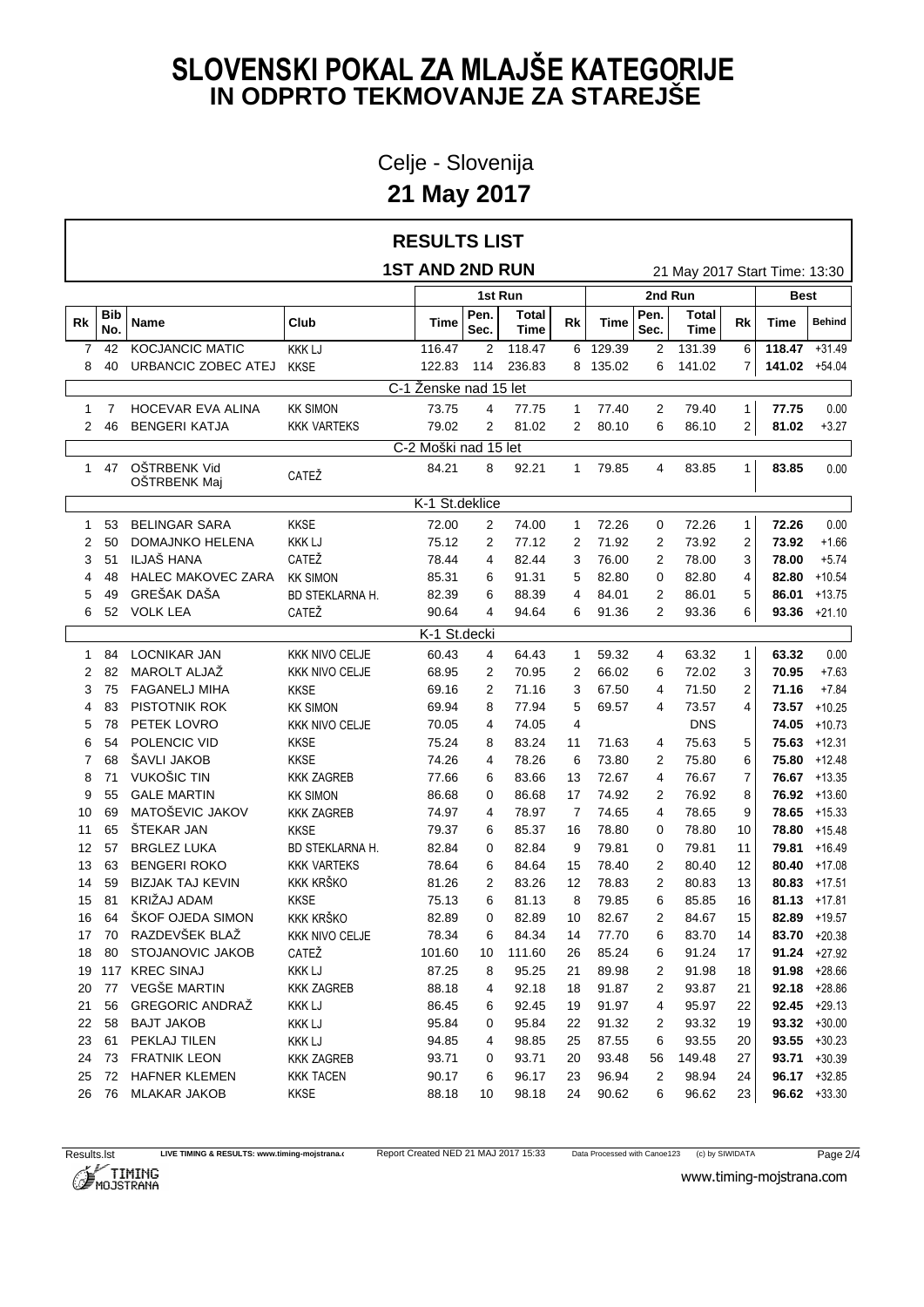Celje - Slovenija

**21 May 2017**

|              |            |                                        |                  | <b>RESULTS LIST</b>    |              |               |                |                        |              |                               |                |                  |                 |  |
|--------------|------------|----------------------------------------|------------------|------------------------|--------------|---------------|----------------|------------------------|--------------|-------------------------------|----------------|------------------|-----------------|--|
|              |            |                                        |                  | <b>1ST AND 2ND RUN</b> |              |               |                |                        |              | 21 May 2017 Start Time: 13:30 |                |                  |                 |  |
|              |            |                                        |                  |                        |              | 1st Run       |                | 2nd Run<br><b>Best</b> |              |                               |                |                  |                 |  |
| Rk           | Bib<br>No. | Name                                   | Club             | Time                   | Pen.<br>Sec. | Total<br>Time | Rk             | Time                   | Pen.<br>Sec. | <b>Total</b><br>Time          | Rk             | Time             | <b>Behind</b>   |  |
| 27           | 67         | ŠENK TIT                               | <b>KKK TACEN</b> | 107.25                 | 12           | 119.25        | 29             | 90.45                  | 10           | 100.45                        | 25             | $100.45 + 37.13$ |                 |  |
| 28           | 79         | AMBROŽIC LEON                          | <b>KKSE</b>      | 108.26                 | 6            | 114.26        | 27             | 94.10                  | 8            | 102.10                        | 26             | $102.10 + 38.78$ |                 |  |
| 29           | 60         | KLUN ŽIGA                              | <b>KKK LJ</b>    | 107.46                 | 8            | 115.46        | 28             |                        | 0            | <b>DNF</b>                    |                | 115.46 +52.14    |                 |  |
|              | 66         | <b>ZUPAN JONATAN</b>                   | <b>KKK TACEN</b> |                        |              | <b>DNS</b>    |                |                        |              | <b>DNS</b>                    |                |                  |                 |  |
|              |            |                                        |                  | C-1 St.deklice         |              |               |                |                        |              |                               |                |                  |                 |  |
|              | 85         | <b>BELINGAR SARA</b>                   | <b>KKSE</b>      | 85.19                  | 4            | 89.19         | $\mathbf{1}$   | 81.22                  | 2            | 83.22                         | $\mathbf{1}$   | 83.22            | 0.00            |  |
| 2            | 86         | ILJAŠ HANA                             | CATEŽ            | 91.83                  | 10           | 101.83        |                | 2 104.73               | $\mathbf{2}$ | 106.73                        | $\overline{2}$ | $101.83$ +18.61  |                 |  |
|              |            |                                        |                  | C-1 MI.deklice         |              |               |                |                        |              |                               |                |                  |                 |  |
| $\mathbf{1}$ | 88         | PINTERIC NAJA                          | CATEŽ            | 92.88                  | 2            | 94.88         | $\mathbf{1}$   | 87.98                  | 0            | 87.98                         | $\mathbf{1}$   | 87.98            | 0.00            |  |
| 2            | 89         | <b>JUG ASJA</b>                        | <b>KKSE</b>      | 107.64                 | 2            | 109.64        | 2              | 96.91                  | 0            | 96.91                         | $\overline{2}$ | 96.91            | $+8.93$         |  |
| 3            | 87         | <b>LAMPIC EMA</b>                      | <b>KK SIMON</b>  | 112.35                 | 10           | 122.35        |                | 3 112.42               |              | 6 118.42                      | 3              | $118.42 + 30.44$ |                 |  |
|              |            |                                        |                  | C-2 St.decki           |              |               |                |                        |              |                               |                |                  |                 |  |
| 1            | 90         | POLENCIC Vid<br><b>MADON Matej</b>     | <b>KKSE</b>      | 116.94                 | 18           | 134.94        |                | 2 101.01               | 18           | 119.01                        | 1              | 119.01           | 0.00            |  |
|              | 2 91       | HOCEVAR Žiga Lin<br><b>GALE Martin</b> | <b>KK SIMON</b>  | 116.75                 | 12           | 128.75        |                | 1 133.14               |              | 12 145.14                     | 2              | 128.75           | $+9.74$         |  |
|              |            |                                        |                  | K-1 MI.deklice         |              |               |                |                        |              |                               |                |                  |                 |  |
|              | 97         | PINTERIC NAJA                          | CATEŽ            | 78.28                  | 4            | 82.28         | 1              | 77.97                  | 0            | 77.97                         | $\mathbf{1}$   | 77.97            | 0.00            |  |
| 2            | 92         | <b>SKOK ULA</b>                        | <b>KKK TACEN</b> | 84.63                  | 2            | 86.63         | 2              | 88.66                  | 4            | 92.66                         | 5              | 86.63            | $+8.66$         |  |
| 3            |            | 100 ZUPAN BRINA                        | <b>KK SIMON</b>  | 96.95                  | 4            | 100.95        | 5              | 87.15                  | 2            | 89.15                         | 2              | 89.15            | +11.18          |  |
|              | 93         | <b>JUG ASJA</b>                        | <b>KKSE</b>      | 90.55                  | 2            | 92.55         | 3              | 88.04                  | 2            | 90.04                         | 3              |                  | $90.04 + 12.07$ |  |
| 5            | 99         | <b>BITENC GAJA</b>                     | <b>KK SIMON</b>  | 91.81                  | 2            | 93.81         | 4              | 90.79                  | 0            | 90.79                         | 4              |                  | $90.79 + 12.82$ |  |
| 6            | 98         | <b>LAMPIC EMA</b>                      | <b>KK SIMON</b>  | 100.29                 | 8            | 108.29        |                | 6 105.11               | 52           | 157.11                        | 8              | $108.29 + 30.32$ |                 |  |
|              | 95         | VELIŠCEK NEJA                          | <b>KKSE</b>      | 105.76                 | 4            | 109.76        |                | 7 116.31               | 6            | 122.31                        | 7              | 109.76 +31.79    |                 |  |
|              | 94         | <b>TURK ZARJA</b>                      | <b>KKSE</b>      | 166.00                 | 6            | 172.00        |                | 8 108.52               | 8            | 116.52                        | 6              | $116.52 + 38.55$ |                 |  |
| 9            | 96         | SLAPERNIK ŠVAGELJ LIA ROZA KKSE        |                  | 126.86                 | 60           | 186.86        |                | 9 125.85               |              | 52 177.85                     | 9              | 177.85 +99.88    |                 |  |
|              |            |                                        |                  | K-1 Ml.decki           |              |               |                |                        |              |                               |                |                  |                 |  |
|              |            | 110 BREGAR DOMEN                       | <b>KKK TACEN</b> | 76.05                  | 6            | 82.05         | 4              | 73.89                  | 2            | 75.89                         | $\mathbf{1}$   | 75.89            | 0.00            |  |
|              |            | 2 114 KUPSCH TJAŠ                      | <b>KKK LJ</b>    | 79.82                  | 2            | 81.82         | 3              | 76.55                  | 2            | 78.55                         | 2              | 78.55            | $+2.66$         |  |
| 3            |            | 109 MARINKO ANŽE                       | <b>KKK TACEN</b> | 80.02                  | 0            | 80.02         | -1             | 78.31                  | 4            | 82.31                         | 5              | 80.02            | $+4.13$         |  |
|              |            | 4 120 STEVANOVIC KIMI                  | <b>KKSE</b>      | 81.48                  | 0            | 81.48         | 2              | 79.39                  | 2            | 81.39                         | 3              | 81.39            | $+5.50$         |  |
|              |            | 5 112 JEKLIN RENE                      | <b>KKSE</b>      | 85.34                  | 10           | 95.34         | 10             | 82.09                  | 0            | 82.09                         | 4              | 82.09            | $+6.20$         |  |
|              |            | 6 122 DEMŠAR POTZA DAN                 | <b>KKK TACEN</b> | 83.33                  | 8            | 91.33         | $\overline{7}$ | 81.88                  | 2            | 83.88                         | 6              | 83.88            | $+7.99$         |  |
|              |            | 7 125 MADON MATEJ                      | <b>KKSE</b>      | 90.12                  | 2            | 92.12         | 8              | 82.26                  | 2            | 84.26                         | 7              | 84.26            | $+8.37$         |  |
|              |            | 8 108 LICEN MATIC                      | <b>KKSE</b>      | 87.69                  | 8            | 95.69         | 11             | 82.74                  | 2            | 84.74                         | 8              | 84.74            | $+8.85$         |  |
|              |            | 9 119 ŠENK JON                         | <b>KKK TACEN</b> | 80.88                  | 4            | 84.88         | 5              | 81.68                  | 4            | 85.68                         | 9              | 84.88            | $+8.99$         |  |
| 10           |            | 107 PAVŠIC DOMEN                       | <b>KKSE</b>      | 84.52                  | 62           | 146.52        | 17             | 81.80                  | 4            | 85.80                         | 10             | 85.80            | $+9.91$         |  |
|              |            | 11 111 URBANCIC ZOBEC ATEJ             | <b>KKSE</b>      | 88.40                  | 2            | 90.40         | 6              | 88.55                  | 0            | 88.55                         | 11             |                  | 88.55 +12.66    |  |
|              |            | 12 101 KOS TIN                         | BD STEKLARNA H.  | 90.24                  | 2            | 92.24         | 9              | 91.40                  | 52           | 143.40                        | 18             |                  | $92.24 + 16.35$ |  |
|              |            | 13 102 JEKLIN MARK                     | <b>KKSE</b>      | 98.09                  | 4            | 102.09        | 13             | 92.71                  | 2            | 94.71                         | 12             |                  | 94.71 +18.82    |  |
|              |            | 14 118 GRM ENEJ                        | <b>KKK TACEN</b> | 93.38                  | 8            | 101.38        | 12             | 95.13                  | 0            | 95.13                         | 13             |                  | $95.13 + 19.24$ |  |
|              |            | 15 115 ŠTRICELJ ANŽE                   | <b>KKK TACEN</b> | 114.63                 | 54           | 168.63        | 19             | 98.48                  | 6            | 104.48                        | 14             | 104.48 +28.59    |                 |  |

Results.lst LIVE TIMING & RESULTS: www.timing-mojstrana.com<br>
Report Created NED 21 MAJ 2017 15:33 Data Processed with Canoe123 (c) by SIWIDATA Page 3/4<br>
MOJSTRANA WWW.timing-mojstrana.com



www.timing-mojstrana.com